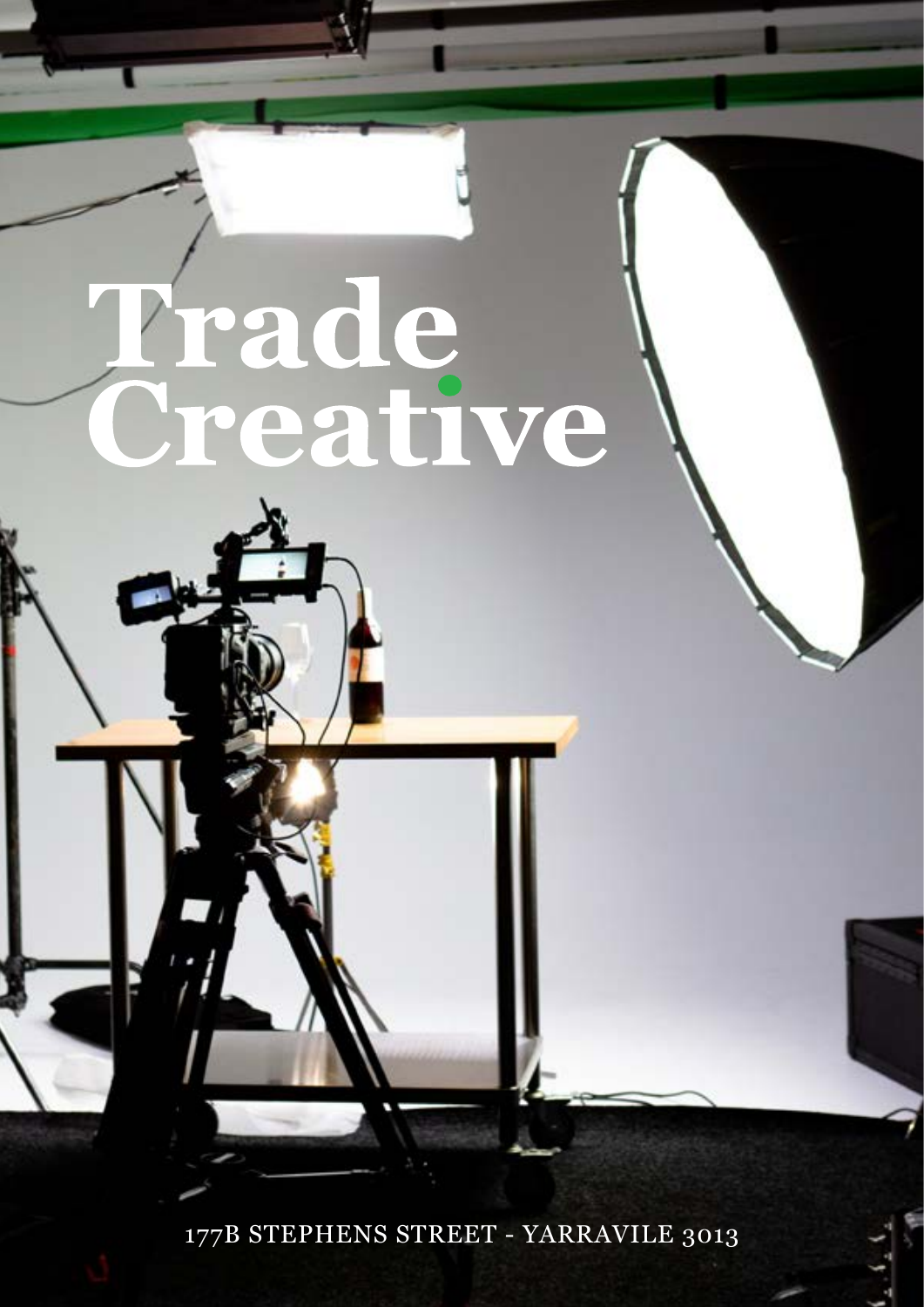# **Welcome** to **Trade Creative** A studio space and visual production storytellers

## **THE STUDIO**



## **THE SPACE**

Generous 50 sqm studio with beautiful cyclorama and black theater curtain surrounding the space. The space is acoustically treated and great for any sound sensitive projects.

Fully equipped makeup and dressing space just outside of the studio.

## **PODCAST STUDIO**



Our studio has been designed for recording and filming so it is a great space to host your podcast.

Equipped with a Rodcaster production studio set up for three people.

## **VOCAL BOOTH**



Our snug two person vocal booth is tucked away in our production room, fully equipped with mic, teleprompter and audio work space to record and edit.

# **THE NUTS & BOLTS**

Our space is equipped with a kitchen, multiple bathrooms, shower, picnic table

The studio is on the ground floor. Double door access through our roller door direct into the studio with free parking and 10 mintue walk from Yarraville train station.